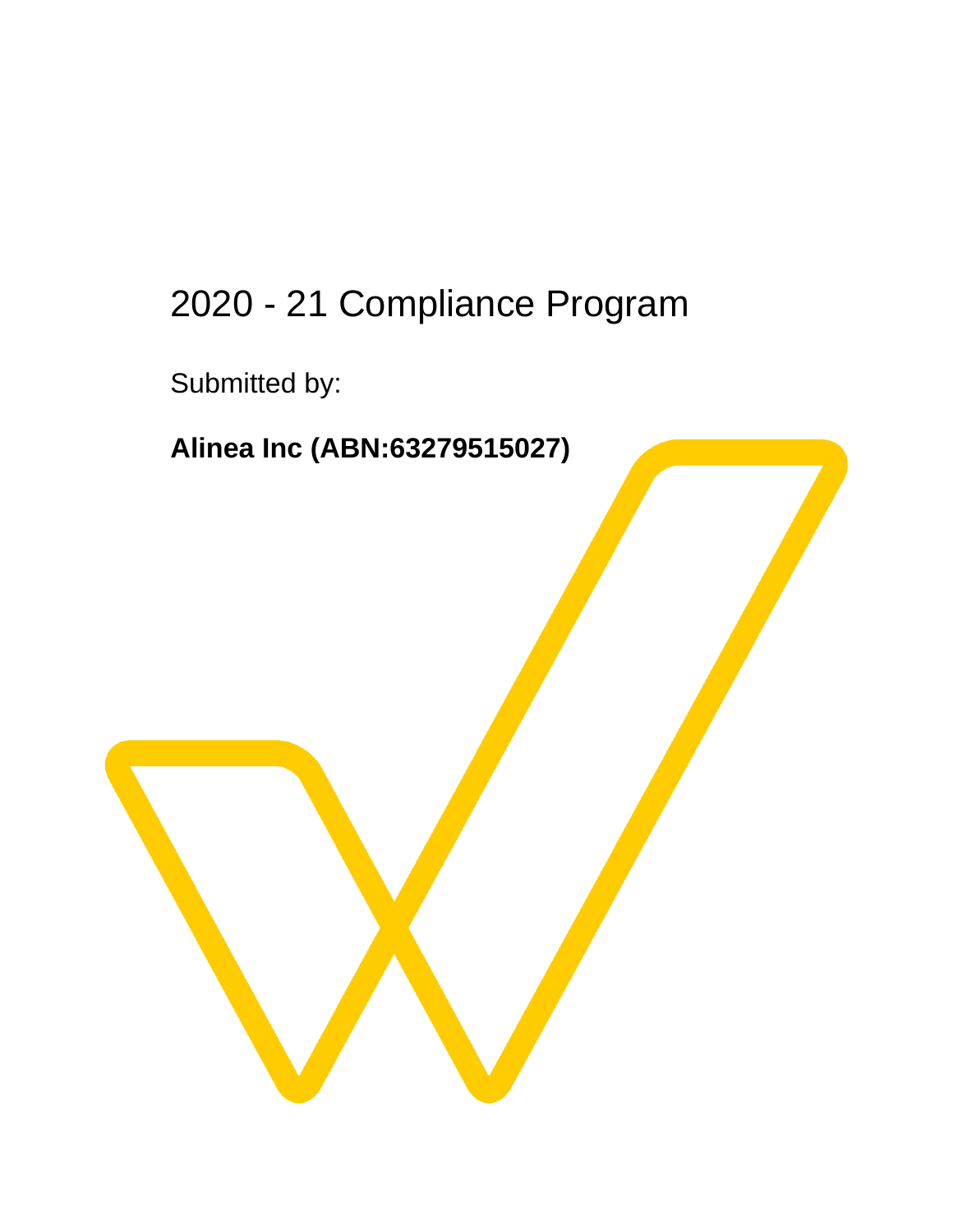## #Workplace overview

## **Policies and strategies**

1: Do you have a formal policy and/or formal strategy in place that specifically supports gender equality in the following areas?

| Recruitment                                                            | Yes (Select all that apply)                                             |
|------------------------------------------------------------------------|-------------------------------------------------------------------------|
| $$ Yes                                                                 | Policy                                                                  |
| Retention                                                              | No(Select all that apply)                                               |
| $$ No                                                                  | Other (please provide)                                                  |
| Other (please provide)                                                 | Retention in Aged Care and Disability is an<br>issue due to low wages   |
| Performance management processes                                       | Yes (Select all that apply)                                             |
| $$ Yes                                                                 | Policy                                                                  |
| Promotions                                                             | No(Select all that apply)                                               |
| $$ No                                                                  | Other (please provide)                                                  |
| Other (please provide)                                                 | whilst no policy promotion of our own staff is<br>always favored.       |
| Talent identification/identification of high<br>potentials             | No(Select all that apply)                                               |
| $$ No                                                                  | Other (please provide)                                                  |
| Other (please provide)                                                 | nurturing of talent is always provided by senior<br>staff               |
| Succession planning                                                    | No(Select all that apply)                                               |
| $$ No                                                                  | Other (please provide)                                                  |
| Other (please provide)                                                 | we have a very thin management structure                                |
| Training and development                                               | Yes(Select all that apply)                                              |
| $$ Yes                                                                 | Policy<br><b>Strategy</b>                                               |
| Key performance indicators for managers<br>relating to gender equality | No(Select all that apply)                                               |
| $$ No                                                                  | Other (please specify)                                                  |
| Other (please specify)                                                 | 70% of out staff are work in the female<br>dominated aged care industry |
|                                                                        |                                                                         |

2: Do you have formal policy and/or formal strategy in place that support gender equality overall? No(Select all that apply)

| $$ No                   | Other (provide details)                                                                                                                          |
|-------------------------|--------------------------------------------------------------------------------------------------------------------------------------------------|
| Other (provide details) | as the industries we work in are predominantly<br>female we do not believe a policy is warranted.<br>Alinea is an equal opportunity employer and |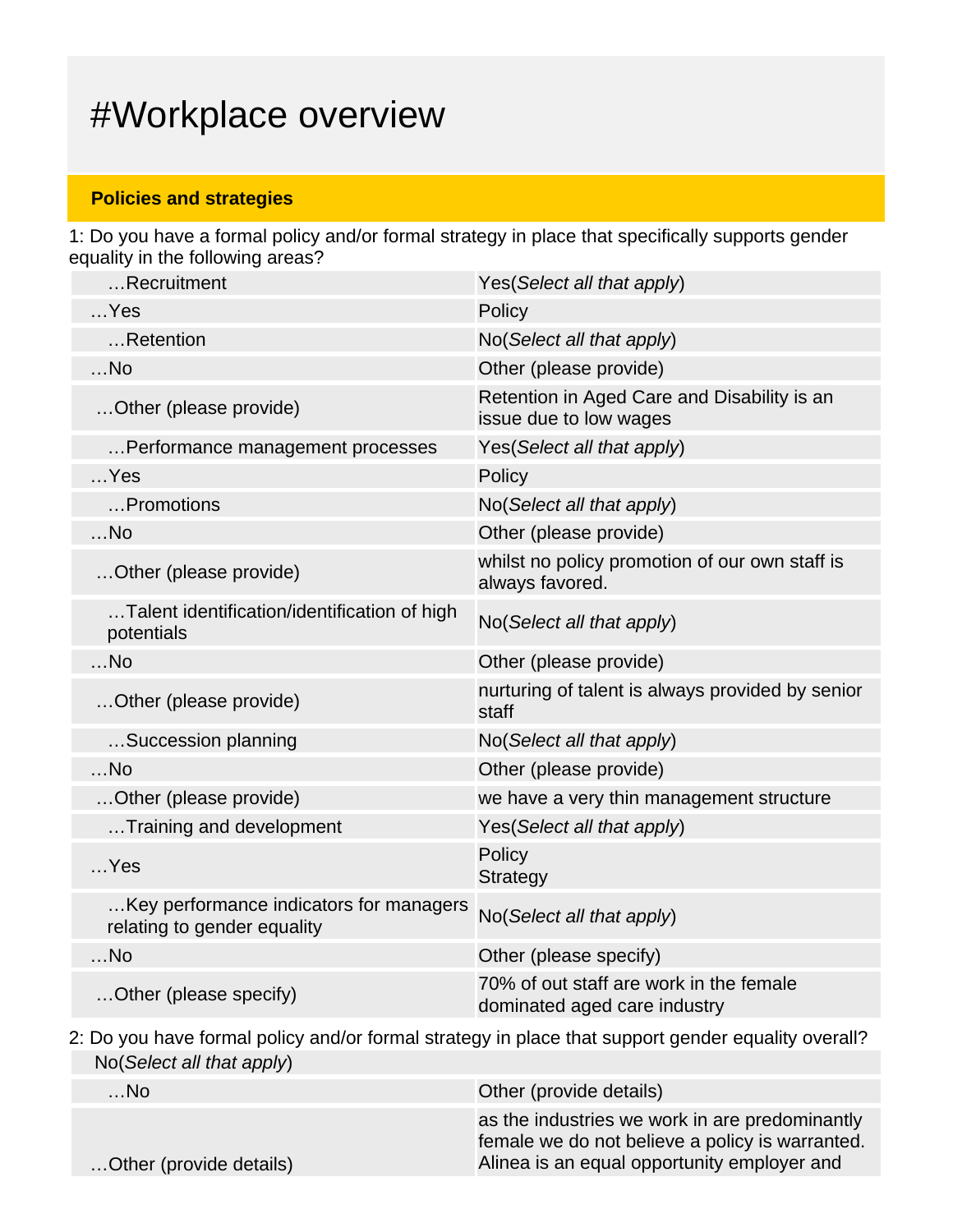3: If your organisation would like to provide additional information relating to your gender equality policies and strategies, please do so below.

Alinea provides services to aged and disability clients. Aged care is predominantly a female dominated industry.

#### **Governing bodies**

Alinea Inc

| 1: Does this organisation have a governing<br>body?                                                                               | Yes(Provide further details on the governing<br>body(ies) and its composition) |
|-----------------------------------------------------------------------------------------------------------------------------------|--------------------------------------------------------------------------------|
| 1.1: What is the name of your governing body?                                                                                     | Alinea Inc                                                                     |
| 1.2: What type of governing body does this<br>organisation have?                                                                  | <b>Board of directors</b>                                                      |
| 1.3: How many members are on the governing<br>body and who holds the predominant Chair<br>position?                               |                                                                                |
| Chairs                                                                                                                            |                                                                                |
| $Female(F)$                                                                                                                       | $\overline{0}$                                                                 |
| $Male(M)$                                                                                                                         | 1                                                                              |
| Gender X                                                                                                                          | $\overline{0}$                                                                 |
| Members                                                                                                                           |                                                                                |
| $F$ emale $(F)$                                                                                                                   | 3                                                                              |
| $Male(M)$                                                                                                                         | 3                                                                              |
| Gender X                                                                                                                          | $\overline{0}$                                                                 |
| 1.4: Do you have a formal selection policy<br>and/or formal selection strategy for this<br>organisation's governing body members? | No(Select all that apply)                                                      |
|                                                                                                                                   | Not a priority                                                                 |
| 1.5: Has a target been set to increase the<br>representation of women on this governing<br>body?                                  | No(Select all that apply)                                                      |
|                                                                                                                                   | Governing body has gender balance (i.e. 40%<br>women / 40% men / 20% either)   |

2: If your organisation would like to provide additional information relating to governing bodies and gender equality in your workplace, do so below.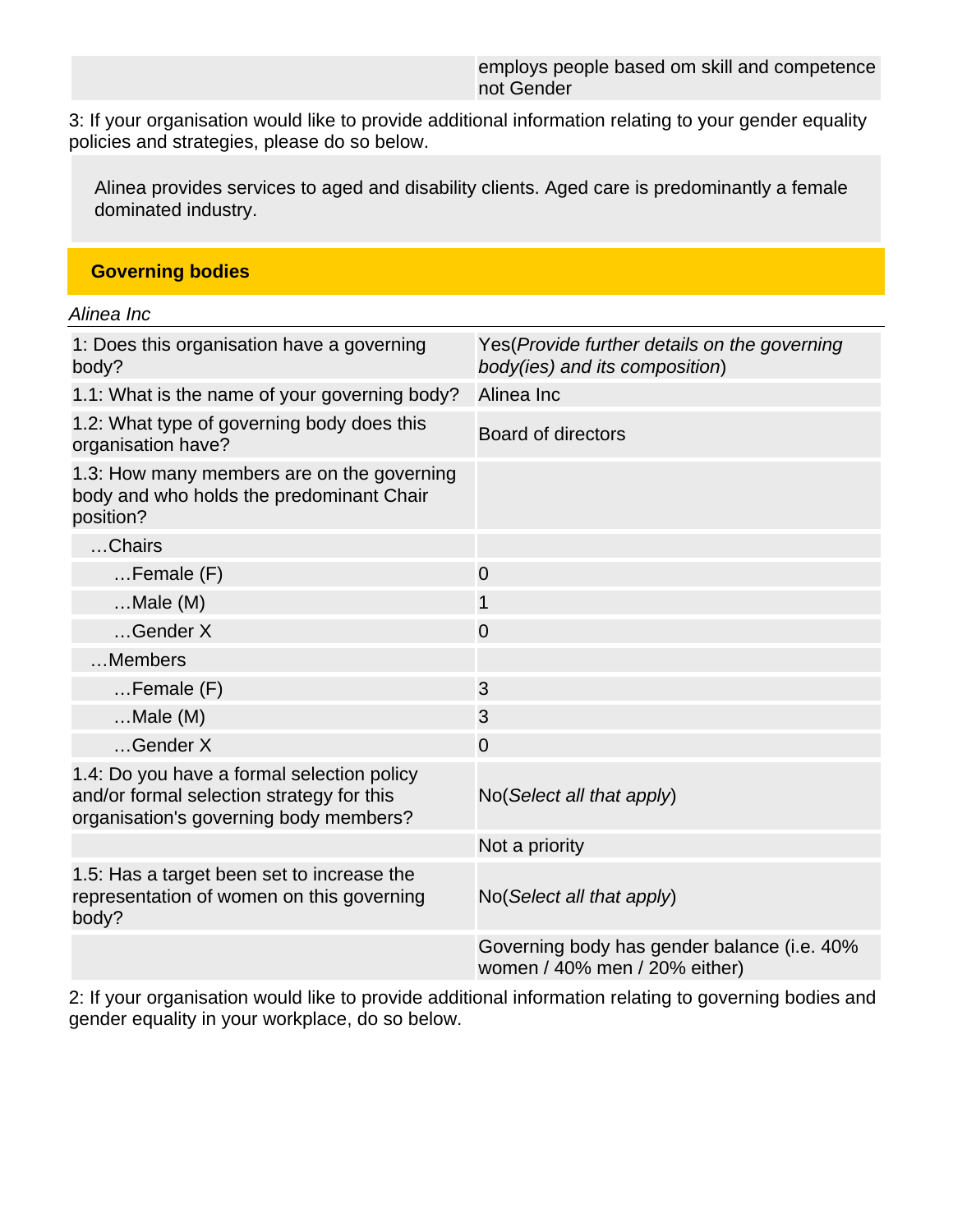## #Action on gender equality

#### **Gender pay gaps**

1: Do you have a formal policy and/or formal strategy on remuneration generally? No(Select all that apply)

| Salaries set by awards/industrial or workplace |
|------------------------------------------------|
| agreements                                     |
| Non-award employees paid market rate           |
|                                                |

2: Did your organisation receive JobKeeper payments?

| Yes                                                                                                            |            |
|----------------------------------------------------------------------------------------------------------------|------------|
| 2.1: Please indicate which months in the<br>reporting period your organisation received<br>JobKeeper payments: | <b>Yes</b> |
| April 2020                                                                                                     |            |
| May 2020                                                                                                       | Yes        |
| June 2020                                                                                                      | Yes        |
| July 2020                                                                                                      | Yes        |
| August 2020                                                                                                    | Yes        |
| September 2020                                                                                                 | Yes        |
| October 2020                                                                                                   | <b>No</b>  |
| November 2020                                                                                                  | <b>No</b>  |
| December 2020                                                                                                  | <b>No</b>  |
| January 2021                                                                                                   | <b>No</b>  |
| February 2021                                                                                                  | <b>No</b>  |
| March 2021                                                                                                     | <b>No</b>  |

3: What was the snapshot date used for your Workplace Profile? 31-Mar-2020

4: If your organisation would like to provide additional information relating to gender pay gaps in your workplace, please do so below.

Salaries/wages are set by role not gender

### **Employer action on pay equity**

1: Have you analysed your payroll to determine if there are any remuneration gaps between women and men (e.g. conducted a gender pay gap analysis)?

No(Select all that apply)

Salaries for SOME employees (including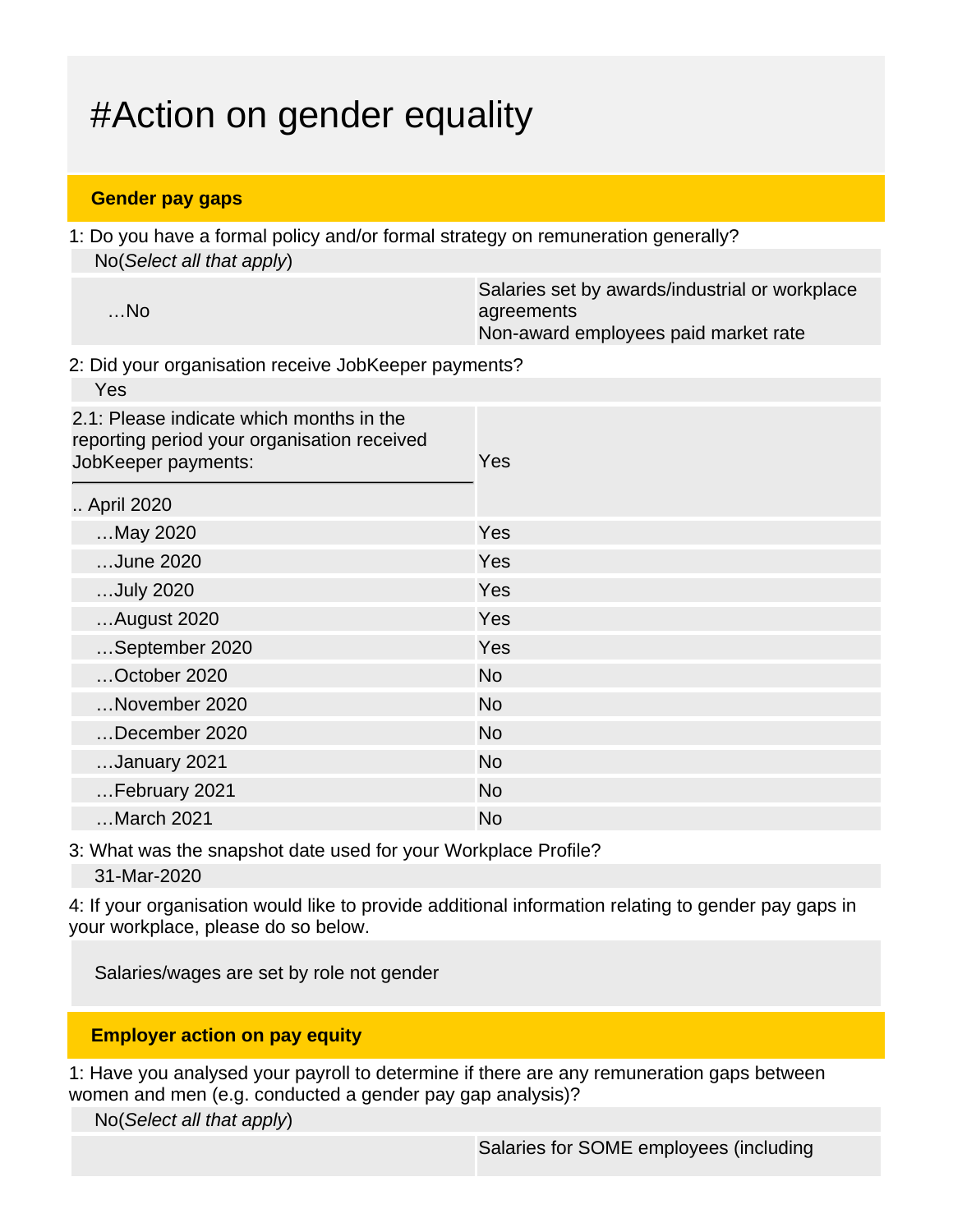| $$ No         |  | managers) are set by awards or industrial<br>agreements and there IS room for discretion in<br>pay changes (for example because pay<br>increases can occur with some discretion such<br>as performance assessments)<br>Non-award employees paid market rate |
|---------------|--|-------------------------------------------------------------------------------------------------------------------------------------------------------------------------------------------------------------------------------------------------------------|
| $\sim$ $\sim$ |  |                                                                                                                                                                                                                                                             |

2: If your organisation would like to provide additional information relating to employer action on pay equity in your workplace, please do so below.

| 1: Have you consulted with employees on issues concerning gender equality in your workplace? |
|----------------------------------------------------------------------------------------------|
|                                                                                              |
| Not needed (provide details why)                                                             |
| most staff are award based. we would argue<br>that aged care and disability staff are under  |
|                                                                                              |

2: If your organisation would like to provide additional information relating to employee consultation on gender equality in your workplace, please do so below.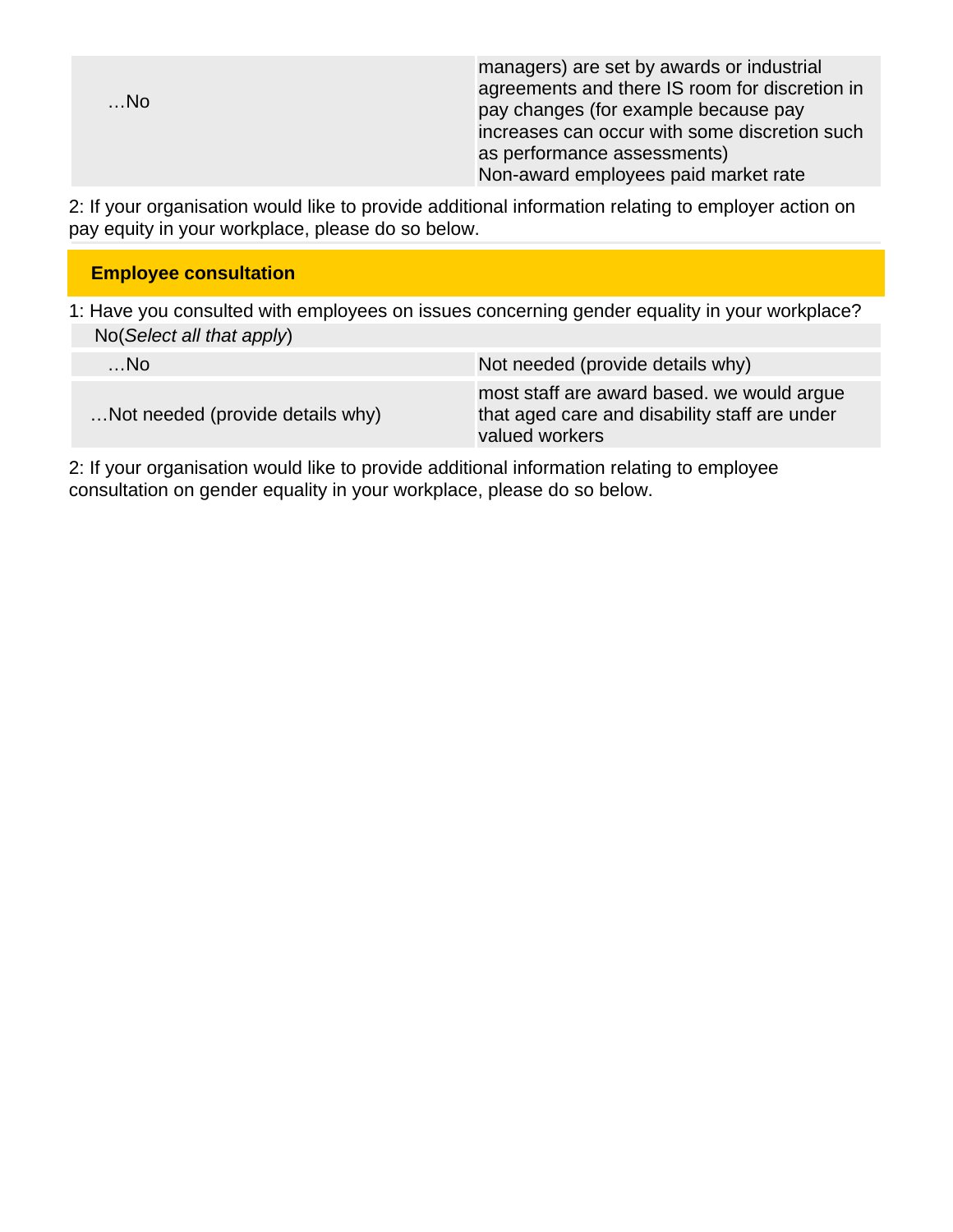# #Employee work/life balance

## **Flexible working**

| 1: Do you have a formal policy and/or formal strategy on flexible working arrangements?      |                                                                                                                             |  |
|----------------------------------------------------------------------------------------------|-----------------------------------------------------------------------------------------------------------------------------|--|
| No(Select all that apply)                                                                    |                                                                                                                             |  |
| $$ No                                                                                        | Other (provide details)                                                                                                     |  |
| Other (provide details)                                                                      | The majority of our staff are shift workers. Other<br>permanent staff can make arrangements with<br>their immediate manager |  |
| 2: Do you offer any of the following flexible working options to MANAGERS in your workplace? |                                                                                                                             |  |
| Flexible hours of work                                                                       | Yes(Select one option only)                                                                                                 |  |
| $$ Yes                                                                                       | SAME options for women and men(Select all<br>that apply)                                                                    |  |
| SAME options for women and men                                                               | Informal options are available                                                                                              |  |
| Compressed working weeks                                                                     | No(You may specify why the above option is not<br>available to your employees.)                                             |  |
| $$ No                                                                                        | Other (provide details)                                                                                                     |  |
| Other (provide details)                                                                      | like all staff it would be dealt with on an<br>individual basis and how it impacts the<br>organisation and other staff      |  |
| Time-in-lieu                                                                                 | Yes(Select one option only)                                                                                                 |  |
| $$ Yes                                                                                       | SAME options for women and men(Select all<br>that apply)                                                                    |  |
| SAME options for women and men                                                               | Informal options are available                                                                                              |  |
| Telecommuting (e.g. working from home)                                                       | Yes(Select one option only)                                                                                                 |  |
| $$ Yes                                                                                       | SAME options for women and men(Select all<br>that apply)                                                                    |  |
| SAME options for women and men                                                               | Informal options are available                                                                                              |  |
| Part-time work                                                                               | No(You may specify why the above option is not<br>available to your employees.)                                             |  |
| $$ No                                                                                        | Other (provide details)                                                                                                     |  |
| Other (provide details)                                                                      | all manager roles are full time.                                                                                            |  |
| Job sharing                                                                                  | No(You may specify why the above option is not<br>available to your employees.)                                             |  |
| $$ No                                                                                        | Not aware of the need                                                                                                       |  |
| Carer's leave                                                                                | Yes(Select one option only)                                                                                                 |  |
| $$ Yes                                                                                       | SAME options for women and men(Select all<br>that apply)                                                                    |  |
| SAME options for women and men                                                               | Formal options are available                                                                                                |  |
|                                                                                              |                                                                                                                             |  |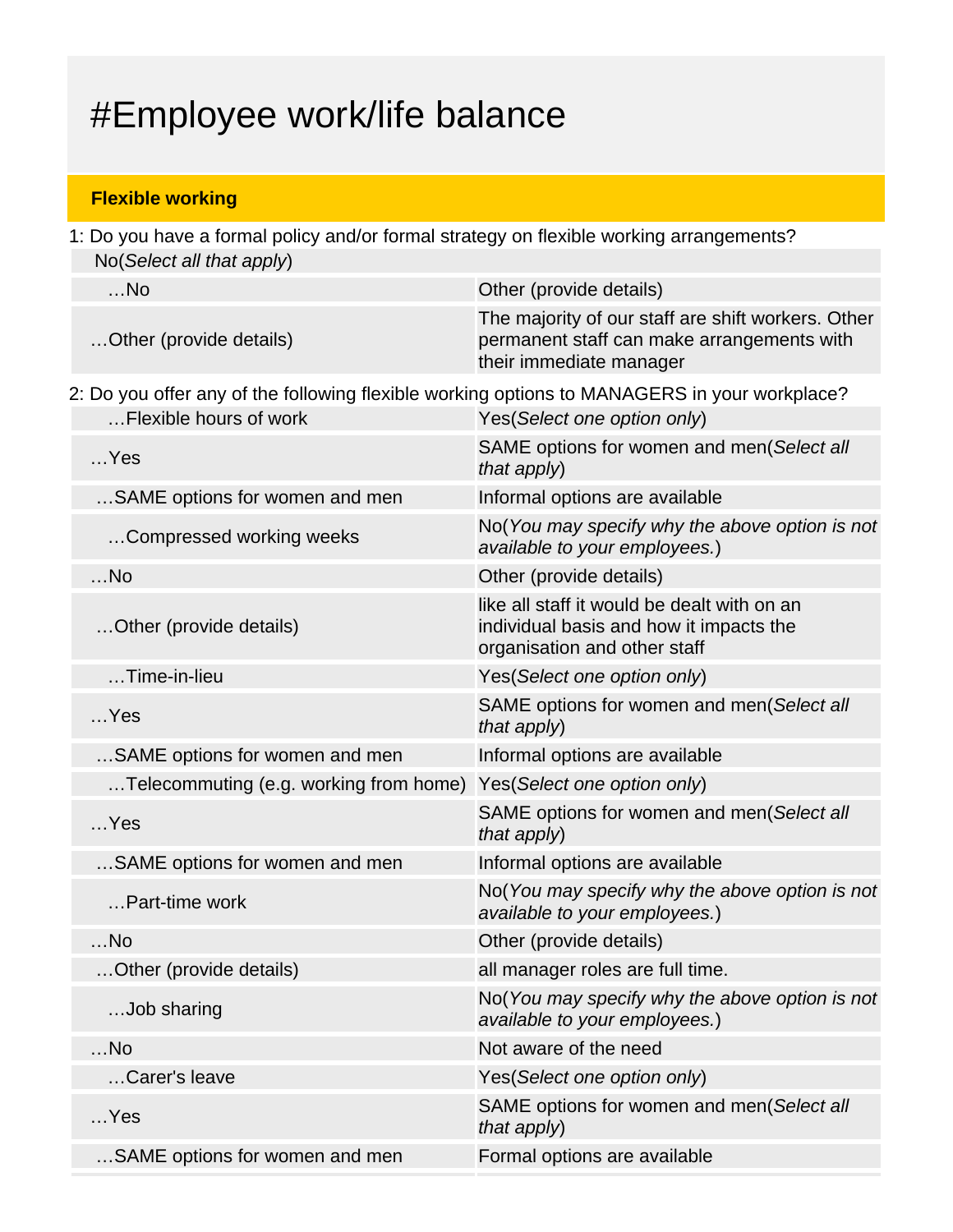| Purchased leave                | No(You may specify why the above option is not<br>available to your employees.) |
|--------------------------------|---------------------------------------------------------------------------------|
| $$ No                          | Not a priority                                                                  |
| Unpaid leave                   | Yes(Select one option only)                                                     |
| $$ Yes                         | SAME options for women and men(Select all<br>that $apply$ )                     |
| SAME options for women and men | Informal options are available                                                  |

3: Are your flexible working arrangement options for NON-MANAGERS the same as the options for managers above?

Yes

4: Were managers in your organisation allowed to make INFORMAL flexible working arrangements with their team members in response to the COVID-19 pandemic?

Yes, ALL managers

5: Did you see an increase, overall, in the approval of FORMAL flexible working arrangements for your workforce compared to pre-COVID-19?

Yes, for both women and men

6: If your organisation would like to provide additional information relating to flexible working and gender equality in your workplace, please do so below.

As most of our staff are involved in delivering services and caring for individuals flexibility outside award conditions is difficult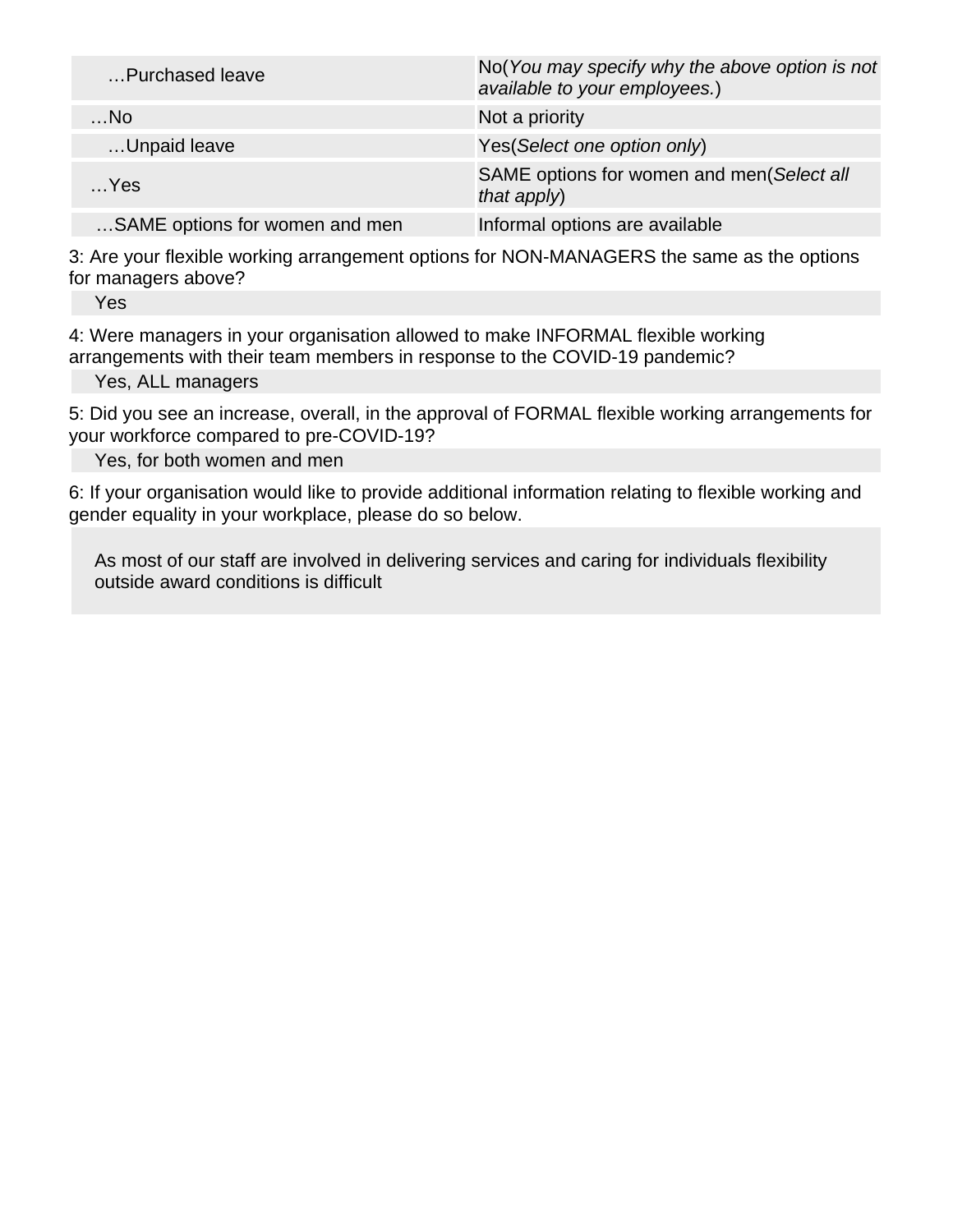## #Employee support

#### **Paid parental leave**

1: Do you provide employer funded paid parental leave regardless of carer's status (i.e. primary/secondary) in addition to any government funded parental leave scheme?

No, we do not offer employer funded parental leave

| No, we do not offer employer funded | Government scheme is sufficient |
|-------------------------------------|---------------------------------|
| parental leave                      | Other (provide details)         |
| Other (provide details)             | most staff are on award         |

2: If your organisation would like to provide additional information relating to paid parental leave and gender equality in your workplace, please do so below.

#### **Support for carers**

1: Do you have a formal policy and/or formal strategy to support employees with family or caring responsibilities?

| $No(Select\ all\ that\ apply)$ |                                                                                                                                  |
|--------------------------------|----------------------------------------------------------------------------------------------------------------------------------|
| …No.                           | Other (provide details)                                                                                                          |
| Other (provide details)        | the majority of staff can manage their shifts to<br>address the needs and those that can't would<br>negotiate with their manager |

2: Do you offer any of the following support mechanisms for employees with family or caring responsibilities?

| Employer subsidised childcare                                                                    | No(You may specify why the above support<br>mechanism is not available to your employees.) |
|--------------------------------------------------------------------------------------------------|--------------------------------------------------------------------------------------------|
| $$ No                                                                                            | Not a priority                                                                             |
| On-site childcare                                                                                | No(You may specify why the above support<br>mechanism is not available to your employees.) |
| $$ No                                                                                            | Not a priority                                                                             |
| Breastfeeding facilities                                                                         | No(You may specify why the above support<br>mechanism is not available to your employees.) |
| $$ No                                                                                            | Not a priority                                                                             |
| Childcare referral services                                                                      | No(You may specify why the above support<br>mechanism is not available to your employees.) |
| $$ No                                                                                            | Not aware of the need                                                                      |
| Internal support networks for parents                                                            | No(You may specify why the above support<br>mechanism is not available to your employees.) |
| $$ No                                                                                            | Not aware of the need                                                                      |
| Return to work bonus (only select if this<br>bonus is not the balance of paid parental<br>leave) | No(You may specify why the above support<br>mechanism is not available to your employees.) |
|                                                                                                  |                                                                                            |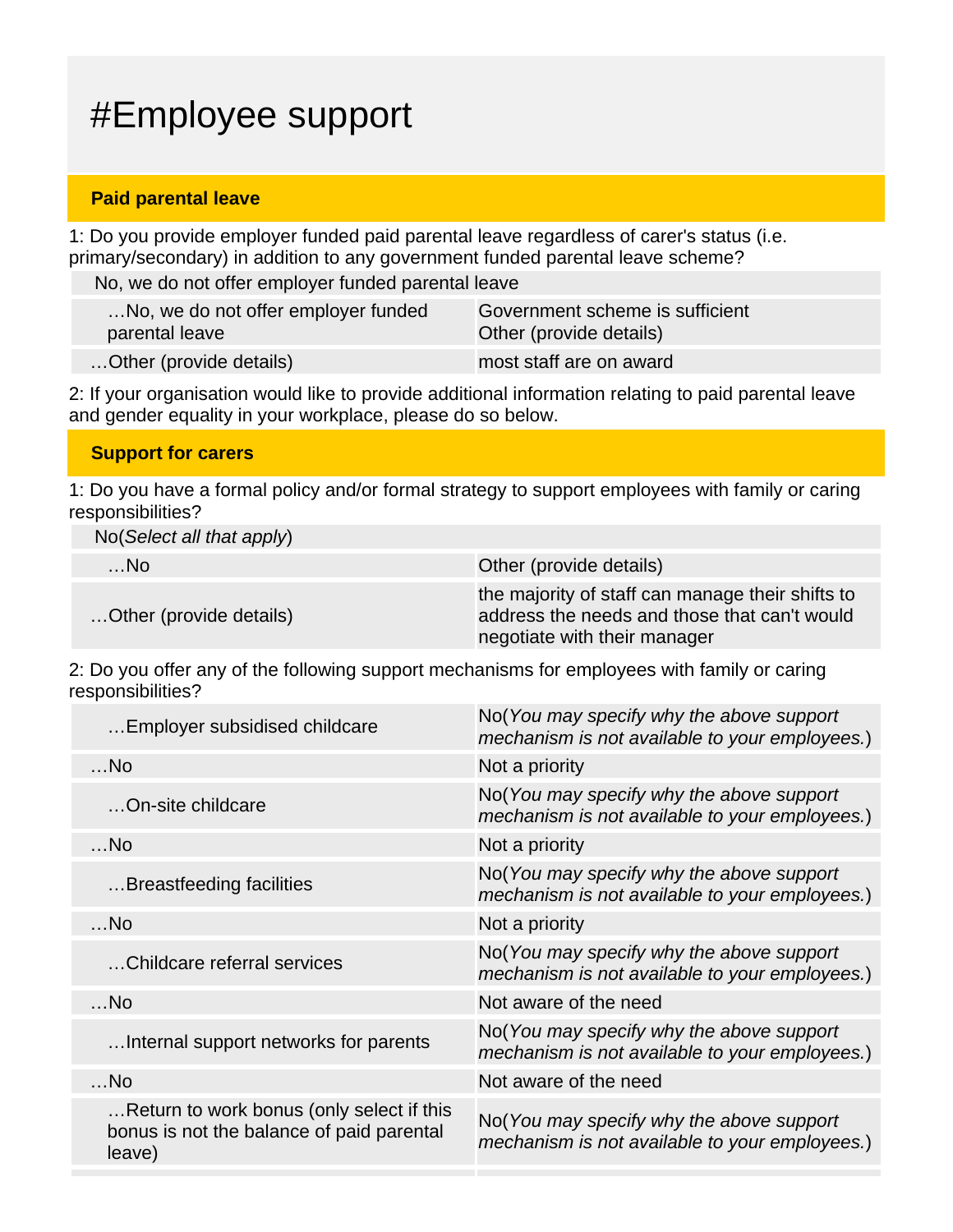| $$ No                                                                                | Insufficient resources/expertise                                                           |
|--------------------------------------------------------------------------------------|--------------------------------------------------------------------------------------------|
| Information packs for new parents and/or<br>those with elder care responsibilities   | No(You may specify why the above support<br>mechanism is not available to your employees.) |
| $$ No                                                                                | Not aware of the need                                                                      |
| Referral services to support employees<br>with family and/or caring responsibilities | No(You may specify why the above support<br>mechanism is not available to your employees.) |
| $$ No                                                                                | Not aware of the need                                                                      |
| Targeted communication mechanisms<br>(e.g. intranet/forums)                          | No(You may specify why the above support<br>mechanism is not available to your employees.) |
| $$ No                                                                                | Not aware of the need                                                                      |
| Support in securing school holiday care                                              | No(You may specify why the above support<br>mechanism is not available to your employees.) |
| $$ No                                                                                | Not aware of the need                                                                      |
| Coaching for employees on returning to<br>work from parental leave                   | No(You may specify why the above support<br>mechanism is not available to your employees.) |
| $$ No                                                                                | Not aware of the need                                                                      |
| Parenting workshops targeting mothers                                                | No(You may specify why the above support<br>mechanism is not available to your employees.) |
| $$ No                                                                                | Not aware of the need                                                                      |
| Parenting workshops targeting fathers                                                | No(You may specify why the above support<br>mechanism is not available to your employees.) |
| $$ No                                                                                | Not aware of the need                                                                      |
| Other (provide details)                                                              | No                                                                                         |

3: If your organisation would like to provide additional information relating to support for carers in your workplace, please do so below.

### **Sex-based harassment and discrimination**

1: Do you have a formal policy and/or formal strategy on sex-based harassment and discrimination prevention?

Yes(Select all that apply)

|                                                                                                     | .                                          |        |
|-----------------------------------------------------------------------------------------------------|--------------------------------------------|--------|
| $$ Yes                                                                                              |                                            | Policy |
| any sex-based harasssment and<br>discrimination prevention formal policy<br>and/or formal strategy? | 1.1: Do you provide a grievance process in | Yes    |

2: Do you provide training on sex-based harassment and discrimination prevention to the following groups?

| All managers  | Yes (Please indicate how often is this training<br>provided (select all that apply):) |
|---------------|---------------------------------------------------------------------------------------|
| $$ Yes        | At induction<br>Varies across business units                                          |
| All employees | Yes (Please indicate how often is this training<br>provided (select all that apply):) |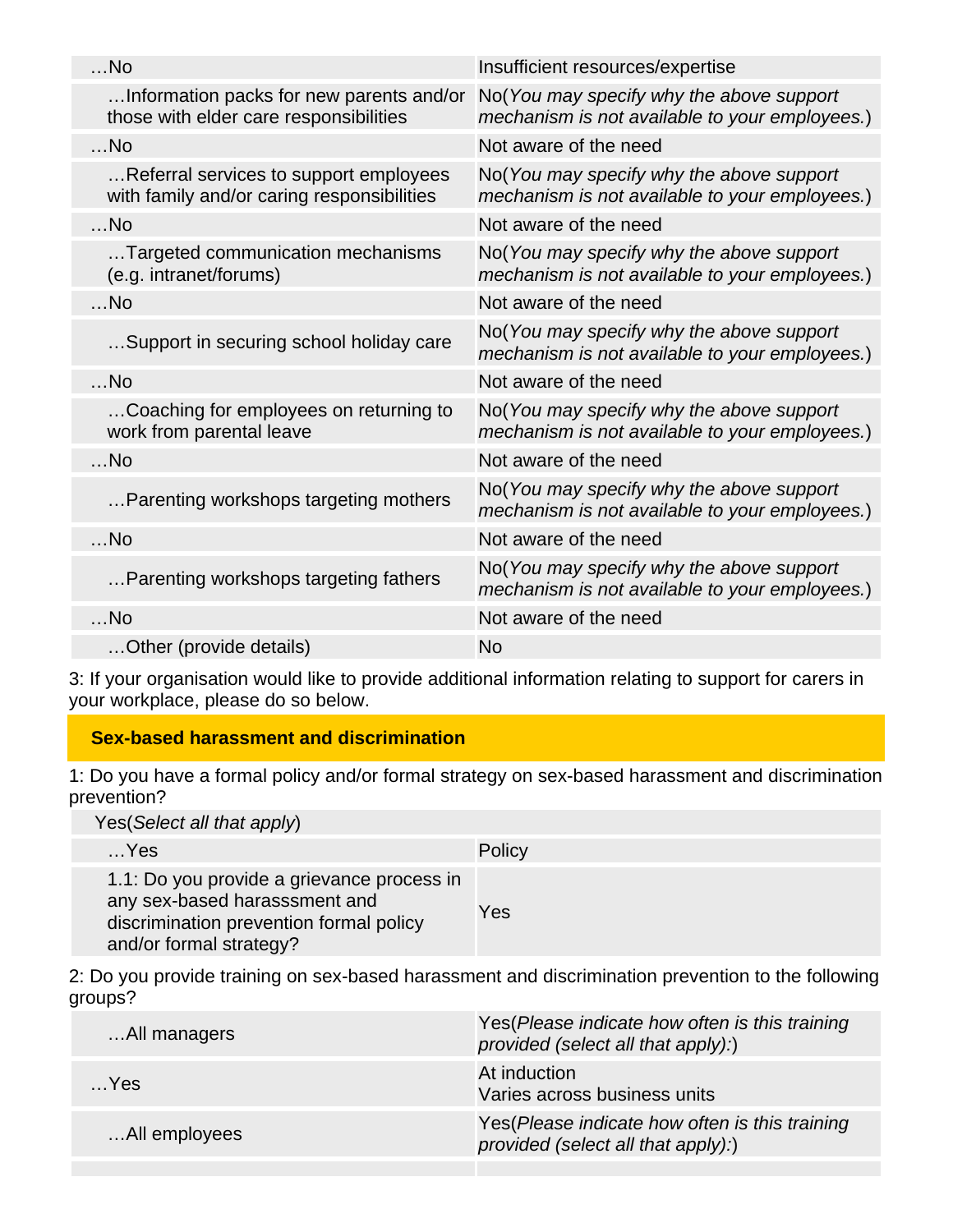#### …Yes At induction and the set of the set of the set of the set of the set of the set of the set of the set of the set of the set of the set of the set of the set of the set of the set of the set of the set of the set of th Varies across business units

3: If your organisation would like to provide additional information relating to sex-based harassment and discrimination, please do so below.

### **Family or domestic violence**

1: Do you have a formal policy and/or formal strategy to support employees who are experiencing family or domestic violence?

| $No(Select\ all\ that\ apply)$ |                                           |
|--------------------------------|-------------------------------------------|
|                                |                                           |
|                                | Included in award/industrial or workplace |
| …No                            | agreement                                 |
|                                |                                           |

2: Other than a formal policy and/or formal strategy, do you have the following support mechanisms in place to support employees who are experiencing family or domestic violence?

| Employee assistance program (including<br>access to psychologist, chaplain or<br>counsellor)            | Yes                       |
|---------------------------------------------------------------------------------------------------------|---------------------------|
| Training of key personnel                                                                               | Yes                       |
| A domestic violence clause is in an<br>enterprise agreement or workplace<br>agreement                   | Yes                       |
| Workplace safety planning                                                                               | Yes                       |
| Access to paid domestic violence leave<br>(contained in an enterprise/workplace<br>agreement)           | No(Select all that apply) |
| $$ No                                                                                                   | Other (provide details)   |
| Other (provide details)                                                                                 | Award based               |
| Access to unpaid domestic violence leave<br>(contained in an enterprise/workplace<br>agreement)         | No(Select all that apply) |
| $$ No                                                                                                   | Other (provide details)   |
|                                                                                                         |                           |
| Other (provide details)                                                                                 | award based               |
| Access to paid domestic violence leave<br>(not contained in an enterprise/workplace<br>agreement)       | No(Select all that apply) |
| $$ No                                                                                                   | Other (provide details)   |
| Other (provide details)                                                                                 | award based               |
| Access to unpaid leave                                                                                  | Yes                       |
| Confidentiality of matters disclosed                                                                    | Yes                       |
| Referral of employees to appropriate<br>domestic violence support services for<br>expert advice         | Yes                       |
| Protection from any adverse action or<br>discrimination based on the disclosure of<br>domestic violence | Yes                       |